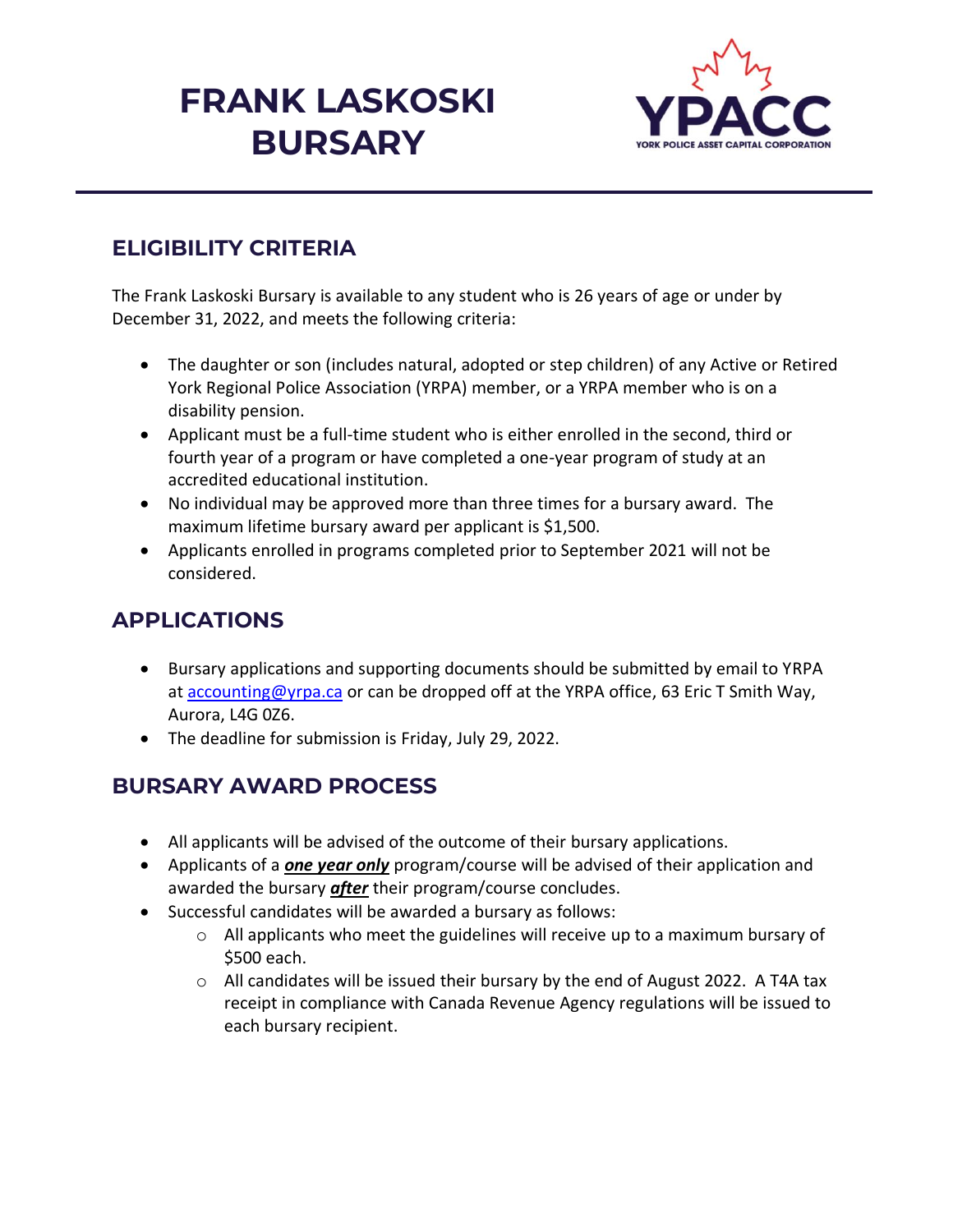## **FRANK LASKOSKI BURSARY**



#### **REQUIRED DOCUMENTS FOR BURSARY APPLICATION**

| <b>TRANSCRIPT FOR 2021/2022 COMPLETED YEAR</b><br>Does not apply to one year only program/course applicants<br>(Official transcript may be requested)                                                                                                                                                                                                                     |  |
|---------------------------------------------------------------------------------------------------------------------------------------------------------------------------------------------------------------------------------------------------------------------------------------------------------------------------------------------------------------------------|--|
| <b>PROOF OF ENROLLMENT/ACCEPTANCE</b><br><b>FOR 2022/2023 YEAR</b>                                                                                                                                                                                                                                                                                                        |  |
| <b>PROOF OF ACCREDITATION</b><br>(If institution is outside of Ontario)                                                                                                                                                                                                                                                                                                   |  |
| <b>APPLICATION COMPLETED IN FULL</b><br>(Including both signatures of applicant and YRPA member)                                                                                                                                                                                                                                                                          |  |
| <b>LETTER OF INTRODUCTION</b> – Maximum of one typed page<br>(Letter of introduction is an opportunity to tell us about yourself and your<br>career goals. Please include information such as volunteer, community<br>involvement, participation in sports teams, your hobbies and interests. We<br>are also interested in hearing about your co-op and work experience.) |  |

**Should you have any questions, please contact the York Regional Police Association Office at 905-830-4947 or [accounting@yrpa.ca.](mailto:accounting@yrpa.ca)**